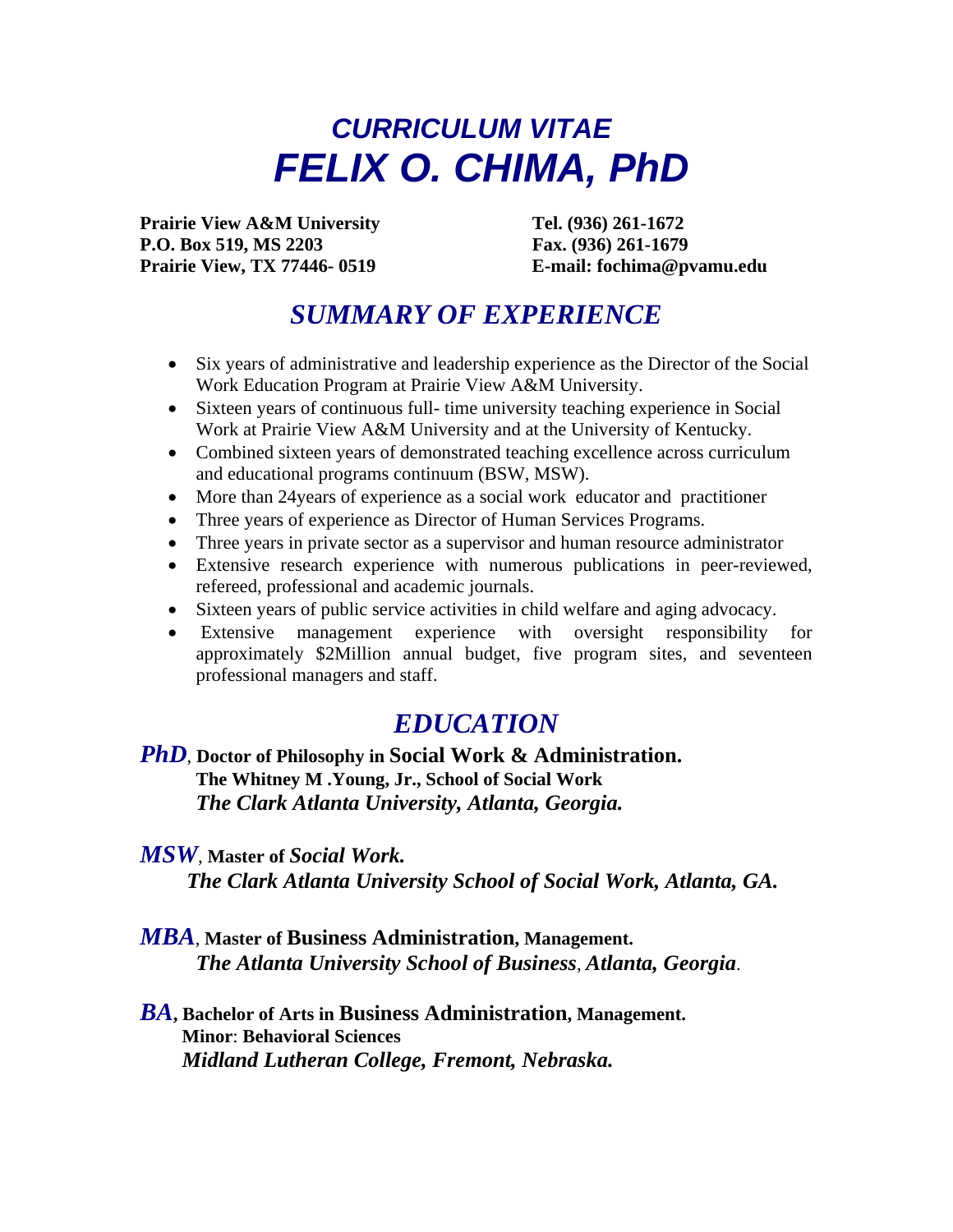# *SUBSTANTIVE TEACHING AND RESEARCH AREAS*

*Occupational Social Work, Social Policy and Analysis, Organizational Theory, Social* 

*Work Administration, Multicultural Social Work, Health and Mental Health,* 

*Generalist Practice, Children and Families, Gerontological Research.*

### *RESEARCH, PUBLICATIONS, AND SCHOLARSHIP*

#### *PUBLISHED SCHOLARSHIP*

Chima, F.O. (2008).Abuse, Elderly. In Vincent N. Parrillo (Eds.). The Encyclopedia of Social Problems. Thousands Oaks, CA: Sage Publication, Inc.

Chima, F. O. (2006).Integrating Traditional Organizational Behavior Theories and Issues for Employee Assistance Practice. Journal of Workplace Behavioral Health, Vol. 21, No.2: Pp 59-78.The Official Journal Publication of the Employee Assistance Society of North America (EASNA)

Chima, F.O. (2005). Persons with Disabilities and Employment: Implications for Social Work and Rehabilitation Roles and Advocacy. Journal of Social Work in Disability & Rehabilitation, 4(3): 39-60. The Haworth Social Work Practice Press.

 Chima, F. O. (2004). Depression and the Workplace: Occupational Social Work Development and Interventions. Journal of Employee Assistance Quarterly. Vol.19, No.4: Pp1-20. The Official Journal of the Employee Assistance Society of North America(EASNA).

Chima, F. O. (2003). Age Discrimination in the Workplace and Human Rights Issues Implications. The Journal of Intergroup Relations. The Official Publication of the National Association of Human Rights Commission, Vol.30, No. 3:3-19.

Chima, F. O. (2003). Disabilities Misconceptions and Employment: Integrating Advocacy Perspective and Rehabilitation. Journal of Free Inquiry in Creative Sociology. Vol. 31, No 1: 79-87. The publication of the Oklahoma Sociological Association and the Sociology Consortium of the University of Oklahoma Press.

Chima, F. O. (2003). The Adoption Assistance and Child Welfare Act of 1980: Public law 96-27. In Marilyn D. McShane and Frank P. Williams III Eds. The Encyclopedia of Juvenile Justice. (Pp. 1-3). Thousands Oaks, CA: Sage Publications, Inc.

Chima, F.O. (2002). Elderly Suicidality: Human Behavior and Social Environment Perspective. Journal of Human Behavior in the Social Environment. Vol. 6, No 4: Pp: 21-46. The Haworth Social Work Practice Press.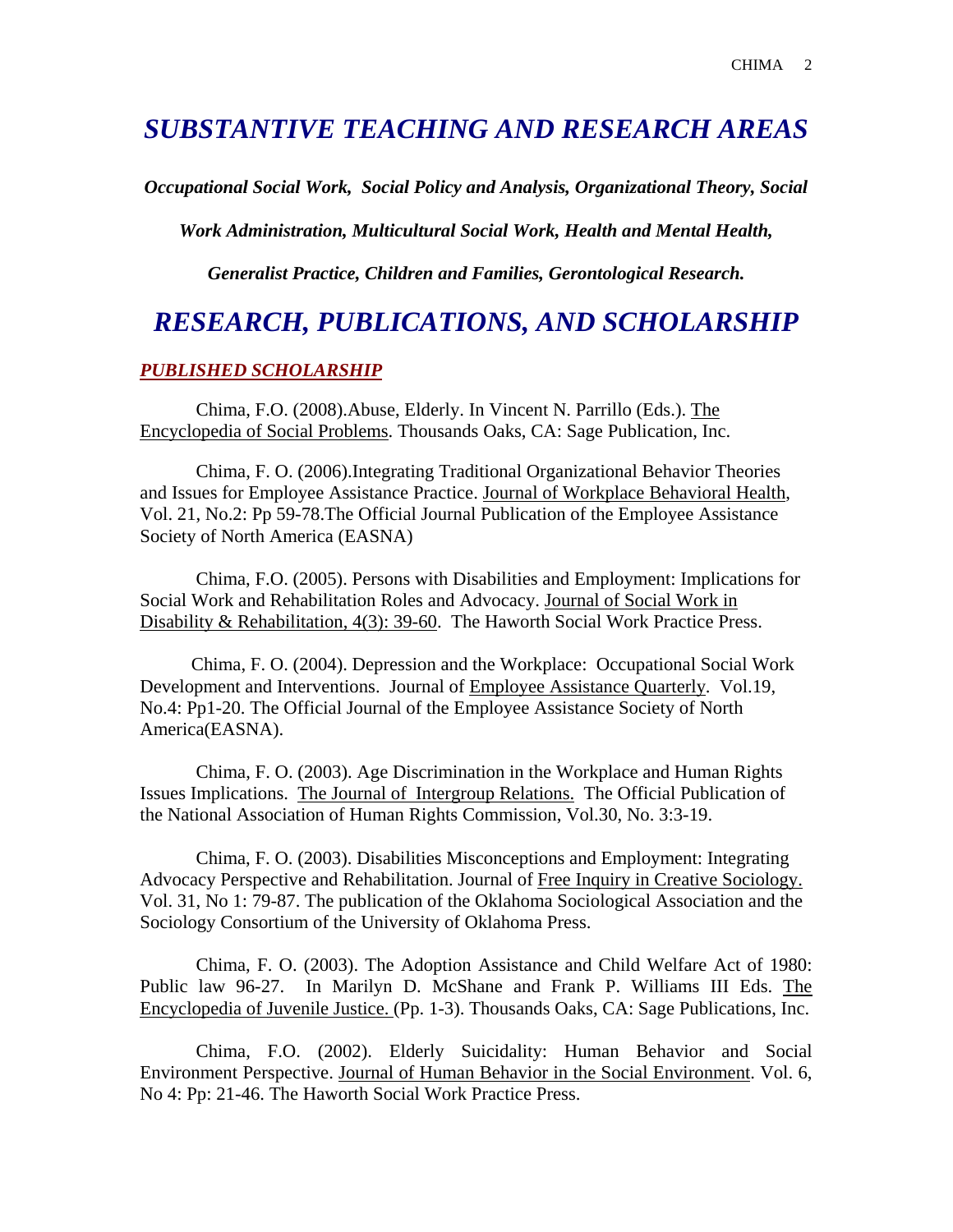#### *DISSERTATION*

 Chima, F.O. (1992). Employee Assistance Program: Measurements of Effectiveness. Diss. *The Clark Atlanta University Library,* University Microfilms Inc.

### *PROFESSIONAL UNIVERSITY TEACHING POSITIONS*

*Director of Social Work Program*, *09/2003 – Present Professor of Social Work 2009-- Division of Social Work, Behavioral and Political Sciences The Social Work Education Program Prairie View A&M University* 

Providing administrative coordination and educational leadership for the Social Work Program as the program's chief academic and administrative officer. Responsibilities include: advocacy for the entire Social Work Program (faculty, students, staff, physical facilities, managing the budget, curricular development, communicating with program internal and external constituencies, and future growth and development); engaging in teaching, mentoring, research and scholarly publications, service, and professional development

#### *Associate Professor of Social Work, 09/1999-2009 Prairie View A&M University*

Teaching Social Work courses across program curriculum .Providing academic advisement and professional preparation guidance to Social Work majors .Engaging in scholarship activities, research, and publications .Engaging in University, college, division, community, and other related service.

#### *Assistant Professor of Social Work, 1993-1999 The University of Kentucky College of Social Work Lexington, Kentucky40506-0027*

Taught graduate (MSW) and undergraduate (BASW) courses at the main campus in Lexington and also at the Morehead State University extension of the UK college of Social Work. Participated in the development effort of the joint (PhD) program with the University of Louisville. Engaged in students advisement, scholarly research and Publications, and service.